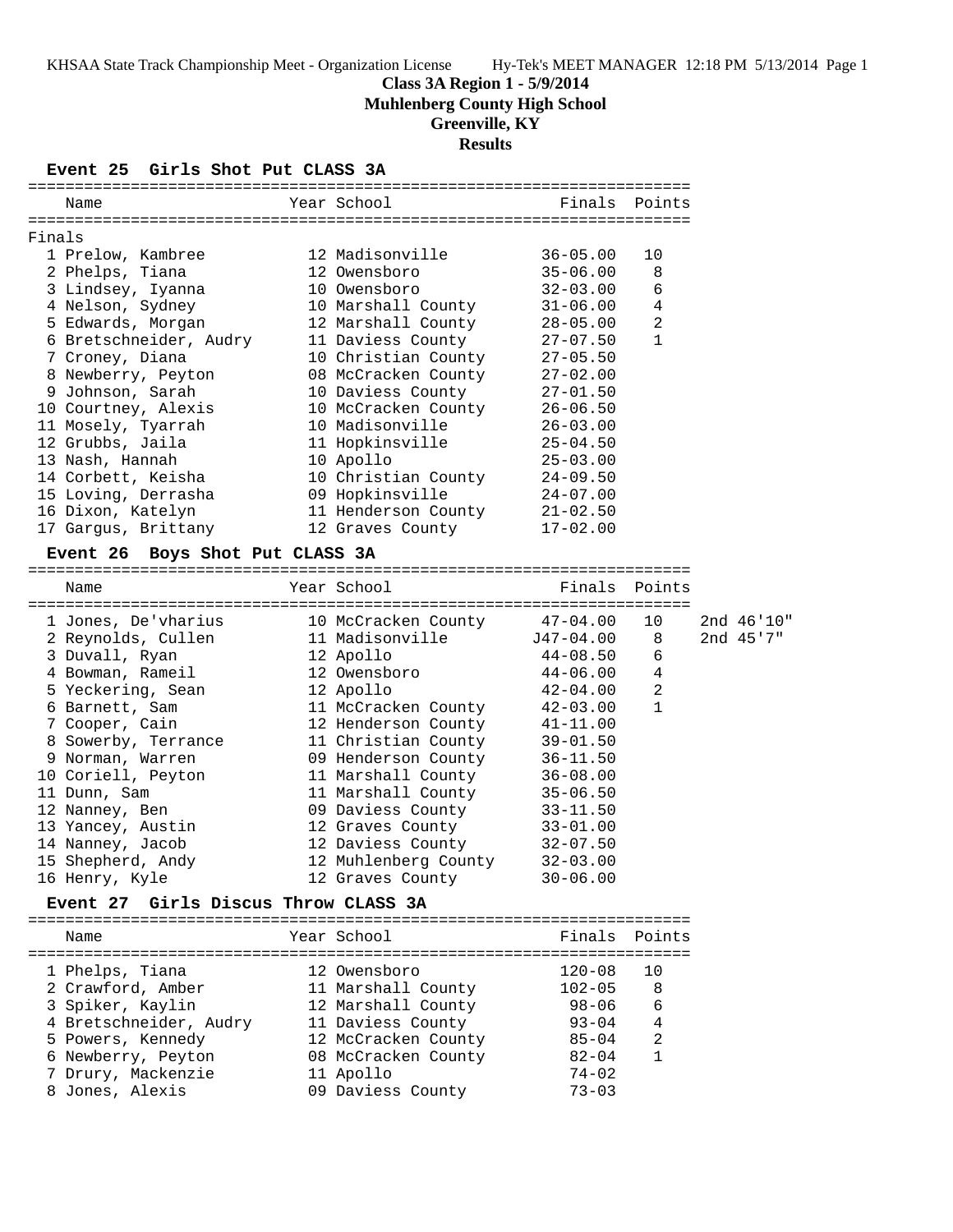**Class 3A Region 1 - 5/9/2014**

**Muhlenberg County High School**

# **Greenville, KY**

# **Results**

# **....Event 27 Girls Discus Throw CLASS 3A**

| 9 McCaskey, victoria | 12 Madisonville      | $72 - 01$ |
|----------------------|----------------------|-----------|
| 10 Loving, Derrasha  | 09 Hopkinsville      | $71 - 04$ |
| 11 Lindsey, Iyanna   | 10 Owensboro         | $70 - 08$ |
| 12 Grubbs, Jaila     | 11 Hopkinsville      | $68 - 05$ |
| 13 Jackson, Markaya  | 10 Madisonville      | $67 - 07$ |
| 14 Nash, Hannah      | 10 Apollo            | $67 - 06$ |
| 15 Croney, Diana     | 10 Christian County  | $65 - 06$ |
| 16 Luckett, Sarah    | 12 Muhlenberg County | $63 - 03$ |
| 17 Corbett, Keisha   | 10 Christian County  | $60 - 08$ |
| 18 Berkley, Brittany | 12 Graves County     | $49 - 00$ |
| 19 Dixon, Katelyn    | 11 Henderson County  | $48 - 07$ |
| 20 Gargus, Brittany  | 12 Graves County     | $48 - 01$ |

#### **Event 28 Boys Discus Throw CLASS 3A**

=======================================================================

| Name                   | Year School          | Finals     | Points         |
|------------------------|----------------------|------------|----------------|
| 1 Cooper, Cain         | 12 Henderson County  | 136-10     | 10             |
| 2 Sowerby, Terrance    | 11 Christian County  | 133-10     | 8              |
| 3 Barnett, Sam         | 11 McCracken County  | 124-03     | 6              |
| 4 Collins, Hunter      | 11 Apollo            | $123 - 03$ | $\overline{4}$ |
| 5 Jones, Ouamea        | 09 McCracken County  | $115 - 04$ | 2              |
| 6 Duncan, Bryce        | 11 Henderson County  | 114-05     | $\mathbf{1}$   |
| 7 Bowman, Rameil       | 12 Owensboro         | $111 - 00$ |                |
| 8 Yeckering, Sean      | 12 Apollo            | $108 - 00$ |                |
| 9 Nanney, Ben          | 09 Daviess County    | $105 - 01$ |                |
| 10 Thompson, Jarron    | 11 Madisonville      | $94 - 11$  |                |
| 11 Miller, Cameron     | 10 Marshall County   | $93 - 06$  |                |
| 12 McCay-Gomez, Joseph | 10 Muhlenberg County | $92 - 10$  |                |
| 13 Peck, Hunter        | 09 Marshall County   | $88 - 04$  |                |
| 14 Yancey, Austin      | 12 Graves County     | $80 - 06$  |                |
| 15 Heath, Zach         | 10 Graves County     | 71-08      |                |
| 16 Johnson, Chandler   | 10 Muhlenberg County | $56 - 07$  |                |

# **Event 29 Girls Long Jump CLASS 3A**

| Name                                      | Year School                  | Finals Points |              |                 |
|-------------------------------------------|------------------------------|---------------|--------------|-----------------|
|                                           |                              |               |              |                 |
| 1 Armstrong, Martajia 12 Christian County |                              | 15-10.50 10   |              |                 |
| 2 Carter, Samantha                        | 10 Henderson County 15-04.50 |               | 8            |                 |
| 3 Davis, Kirah                            | 09 Henderson County 14-11.50 |               | 6            | 2nd 14.9"       |
| 4 Grubbs, Jalonna                         |                              |               | 4            | $2nd$ $14'8.5"$ |
| 5 Barnard, Alyssa                         | 11 Marshall County           | 14-11.00      | 2            |                 |
| 6 Keeley, Rachel                          | 12 Owensboro                 | 14-10.00      | $\mathbf{1}$ |                 |
| 7 West, Taylor                            | 12 Graves County             | $14 - 05.50$  |              |                 |
| 8 Mikes, Mady                             | 12 Daviess County            | $13 - 10.00$  |              |                 |
| 9 Hornaday, Kate                          | 12 Daviess County            | $13 - 08.00$  |              |                 |
| 10 Sampson, Jasmine                       | 11 Graves County             | $13 - 00.00$  |              |                 |
| 11 Seaton, Frances                        | 12 Owensboro                 | $12 - 04.00$  |              |                 |
| 12 Bell, Keona                            | 12 Christian County          | $12 - 01.50$  |              |                 |
| 13 Tuttle, Kayla                          | 10 McCracken County          | $11 - 06.00$  |              |                 |
| 14 Poole, Emma                            | 07 Muhlenberg County         | $10 - 11.50$  |              |                 |
| -- Staples, Jenna                         | 08 Muhlenberg County         | FOUL          |              |                 |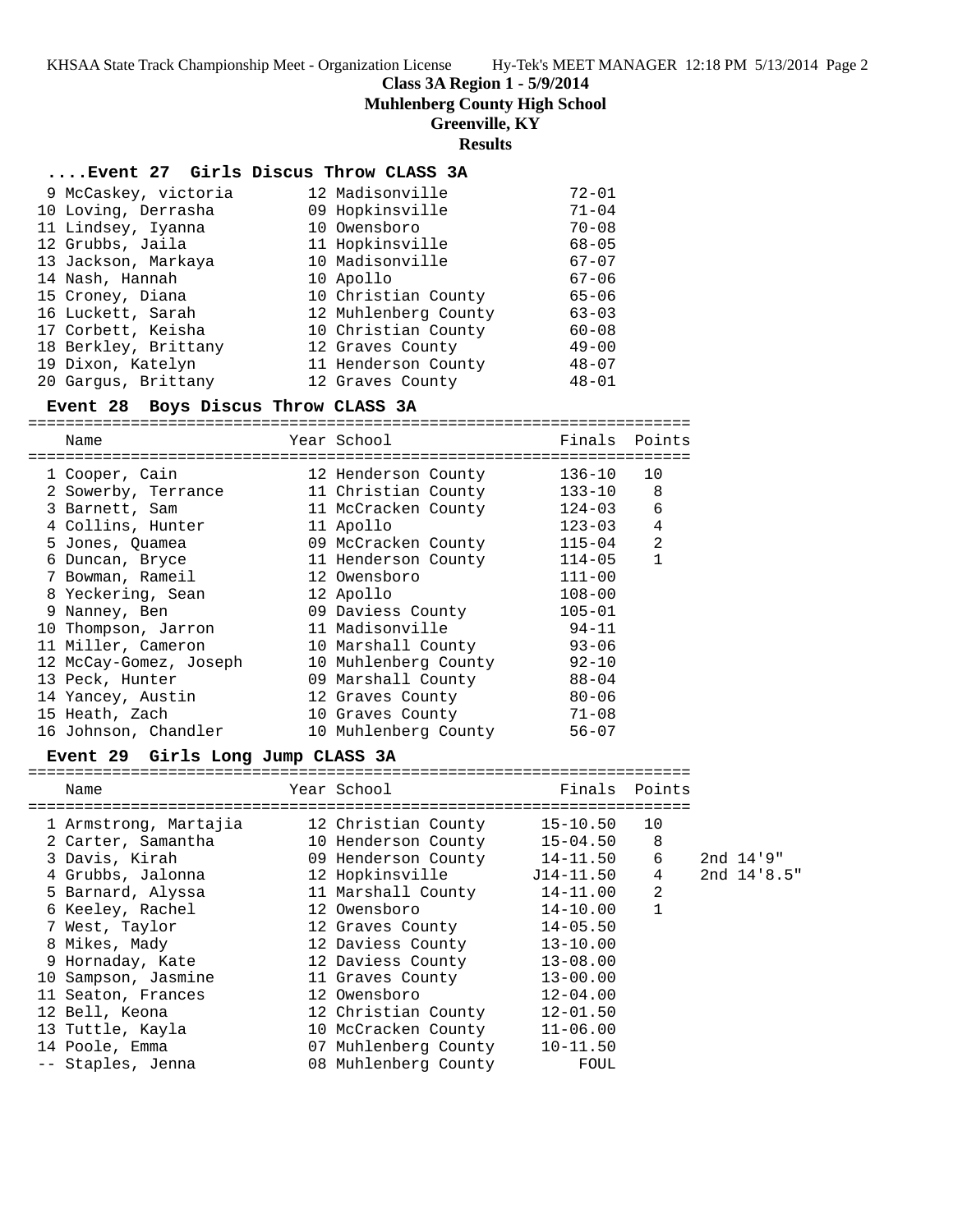# **Class 3A Region 1 - 5/9/2014**

**Muhlenberg County High School**

# **Greenville, KY**

# **Results**

# **Event 30 Boys Long Jump CLASS 3A**

| Name                                      | Year School in the School and the School and the School and the School and the School and the School | Finals Points |                |            |  |
|-------------------------------------------|------------------------------------------------------------------------------------------------------|---------------|----------------|------------|--|
|                                           |                                                                                                      | $20 - 00.50$  | 10             |            |  |
| 2 Marshall, Joey 11 Graves County         |                                                                                                      | 19-10.00      | 8              |            |  |
| 3 Couch, Isaac                            | 11 Madisonville                                                                                      | 19-06.00      | 6              |            |  |
| 4 Nicholas, Shaquan 12 Christian County   |                                                                                                      | 19-02.50      | 4              |            |  |
|                                           |                                                                                                      |               | $\overline{2}$ | 2nd 18'10" |  |
| 6 Mcquire, E.J                            |                                                                                                      |               |                | 2nd 18.8"  |  |
| 7 Warnick, Drew 12 Marshall County        |                                                                                                      | $18 - 06.00$  |                |            |  |
| 8 Bowman, Ryan 11 Madisonville            |                                                                                                      | $18 - 05.50$  |                |            |  |
| 9 Smith, Tristan 11 McCracken County      |                                                                                                      | $17 - 11.00$  |                |            |  |
|                                           |                                                                                                      | $17 - 10.50$  |                |            |  |
| 11 Chambers, Landon                       | 11 McCracken County                                                                                  | $17 - 09.50$  |                |            |  |
| 11 Bell, T.J.                             | 12 Christian County                                                                                  | $17 - 09.50$  |                |            |  |
| 13 Cottrell, Triston 10 Muhlenberg County |                                                                                                      | $17 - 04.50$  |                |            |  |
| 14 Taylor, Landon                         | 12 Marshall County                                                                                   | $17 - 01.00$  |                |            |  |
| 15 Wehr, Renner                           | 10 Henderson County                                                                                  | $16 - 08.00$  |                |            |  |
| 16 Bugg, Wes                              | 10 Henderson County                                                                                  | $15 - 11.50$  |                |            |  |
| 17 Flowers, Cameron                       | 10 Muhlenberg County                                                                                 | $13 - 05.00$  |                |            |  |
| -- Dillard, Ci                            | 12 Owensboro                                                                                         | FOUL          |                |            |  |

#### **Event 31 Girls Triple Jump CLASS 3A**

| Name                  | Year School          | Finals Points |    |
|-----------------------|----------------------|---------------|----|
| 1 Armstrong, Martajia | 12 Christian County  | $34 - 02.00$  | 10 |
| 2 Davis, Kirah        | 09 Henderson County  | $33 - 02.50$  | 8  |
| 3 Nix, Aleah          | 10 Madisonville      | $33 - 00.00$  | 6  |
| 4 Grubbs, Jalonna     | 12 Hopkinsville      | $32 - 01.75$  | 4  |
| 5 Croney, Susie       | 12 Christian County  | $31 - 06.25$  | 2  |
| 6 Manley, Michaela    | 11 Marshall County   | $29 - 11.50$  |    |
| 7 Gordon, Elizabeth   | 12 Owensboro         | $29 - 07.00$  |    |
| 8 Johnson, Emma       | 09 Daviess County    | $28 - 07.75$  |    |
| 9 Winstead, DaKorria  | 09 Owensboro         | $28 - 04.50$  |    |
| 10 Ralph, Madison     | 10 Daviess County    | $28 - 04.00$  |    |
| 11 Sampson, Jasmine   | 11 Graves County     | $27 - 10.50$  |    |
| 12 Riley, Kaylie      | 09 Marshall County   | $27 - 04.75$  |    |
| 13 Spadafino, Jocelyn | 09 McCracken County  | $24 - 03.00$  |    |
| -- Poole, Emma        | 07 Muhlenberg County | FOUL          |    |

# **Event 32 Boys Triple Jump CLASS 3A**

| Finals Points  |
|----------------|
|                |
| 10             |
| -8             |
| 6              |
| $\overline{4}$ |
| $\mathfrak{D}$ |
|                |
|                |
|                |
|                |
|                |
|                |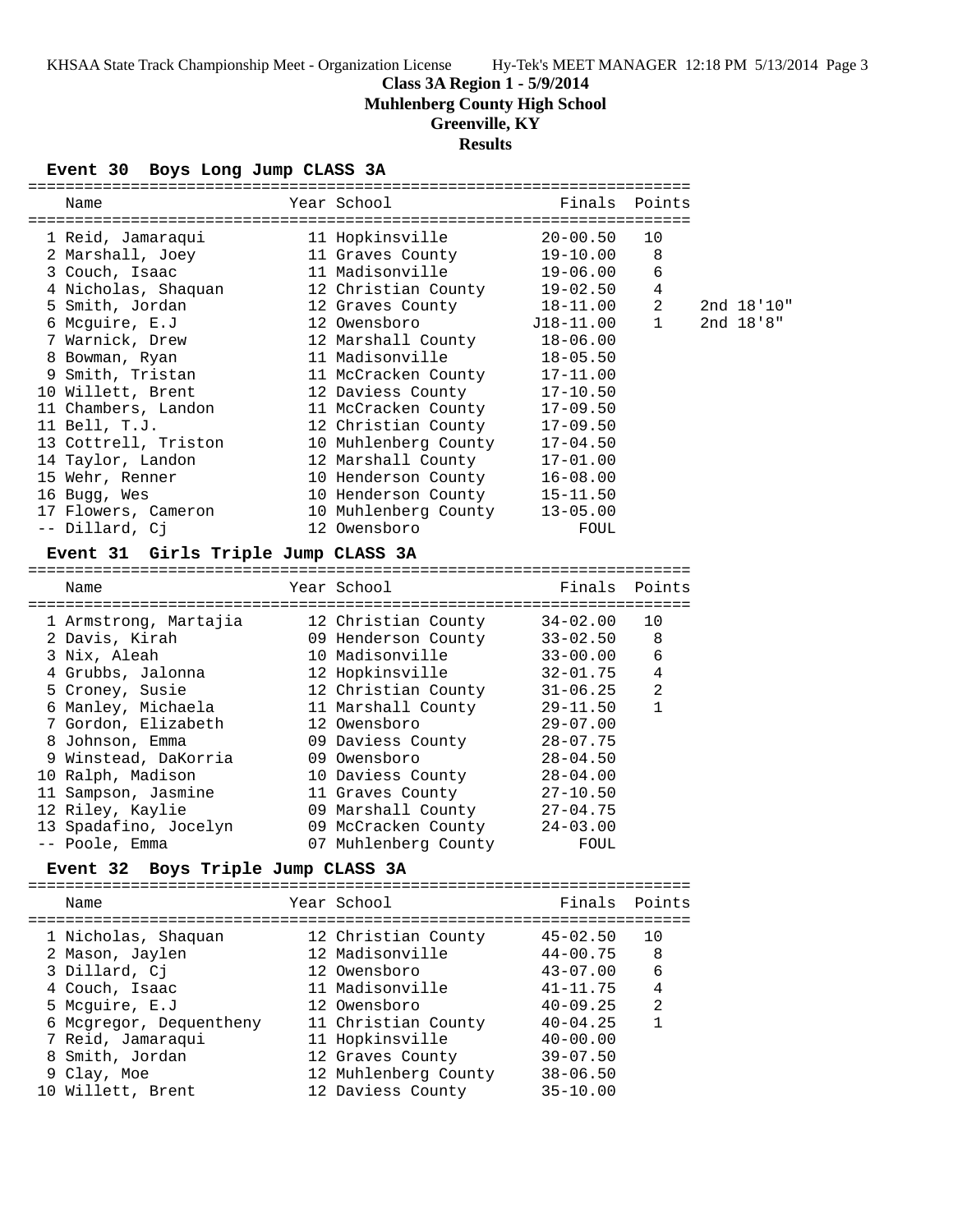**Class 3A Region 1 - 5/9/2014**

**Muhlenberg County High School**

# **Greenville, KY**

#### **Results**

#### **....Event 32 Boys Triple Jump CLASS 3A**

| 11 Buqq, Wes      | 10 Henderson County  | $32 - 10.00$ |
|-------------------|----------------------|--------------|
| 12 Settle, Kyris  | 11 McCracken County  | $31 - 09.75$ |
| 13 Gregory, Casey | 09 Marshall County   | $29 - 11.50$ |
| 14 Moore, Zack    | 11 McCracken County  | $29 - 05.00$ |
| 15 Pulliam, Ryan  | 12 Muhlenberg County | $27 - 08.00$ |

#### **Event 33 Girls High Jump CLASS 3A**

=======================================================================

| Name                | Year School         | Finals       | Points |                          |
|---------------------|---------------------|--------------|--------|--------------------------|
| 1 Hensley, Brooke   | 10 Henderson County | $5 - 02.00$  | 10     | $\Omega$                 |
| 2 Manley, Michaela  | 11 Marshall County  | $J5 - 02.00$ | 8      | XXO                      |
| 3 Canary, Kristina  | 10 Apollo           | $4 - 08.00$  | 6      | $\circ$                  |
| 4 West, Taylor      | 12 Graves County    | $J4-08.00$   | 4      | XO                       |
| 5 Johnson, Emma     | 09 Daviess County   | $J4-08.00$   | 2      | XXO                      |
| 6 Gordon, Elizabeth | 12 Owensboro        | $4 - 06.00$  | 1      | XO                       |
| 7 Chilton, Skyler   | 12 Owensboro        | $J4-06.00$   | XXO    |                          |
| 7 Riley, Kaylie     | 09 Marshall County  | $J4 - 04.00$ | XO     |                          |
| 8 Guhy, Kendra      | 12 Graves County    | $4 - 04.00$  |        | xxo + no misses          |
| 9 Grubbs, Jalonna   | 12 Hopkinsville     | $J4 - 04.00$ |        | $xxo + 2 \text{ misses}$ |
|                     |                     |              |        |                          |

#### **Event 34 Boys High Jump CLASS 3A**

======================================================================= Name Year School Finals Points ======================================================================= 1 Bouchard, Adam 09 Daviess County 6-06.00 10 2 Van Meter, Skyler 11 Marshall County 6-04.00 8 3 Luster, Cameron 11 Madisonville 6-02.00 6 4 Mason, Jaylen 12 Madisonville 6-00.00 4 5 Reed, Drey 10 Marshall County 5-08.00 1.50 o + 1 miss 5 Avent, Miles 11 Graves County 5-08.00 1.50 o + 1 miss 7 McCombs, Evan 12 Graves County 5-06.00 8 Livingston, Martin 12 McCracken County 5-04.00 o 9 Hancock, Jordan 10 Muhlenberg County J5-04.00 xxo 10 Gardner, Gekove 10 Owensboro 5-02.00 10 Mcguire, E.J 12 Owensboro 5-02.00 10 Jessup, Mason 11 Muhlenberg County 5-02.00 13 Charles, Ayinde 09 Henderson County 5-00.00

#### **Event 35 Girls Pole Vault CLASS 3A**

| Name                                    | Year School                     | Finals Points               |        |                |
|-----------------------------------------|---------------------------------|-----------------------------|--------|----------------|
| 1 Bickett, Jaci                         | 08 Henderson County             | $10 - 00.00$<br>$9 - 06.00$ | 10     |                |
| 2 Lewis, Shelby<br>3 Doss, Devan        | 11 Apollo<br>12 Marshall County | $9 - 00.00$                 | 8<br>6 |                |
| 4 Winstead, DaKorria<br>5 Cannon, Megan | 09 Owensboro<br>09 Owensboro    | $7 - 00.00$<br>$J7 - 00.00$ | 4<br>2 | $\Omega$<br>xΩ |
| 6 Troy, Erin                            | 11 Henderson County             | $6 - 06.00$                 |        |                |